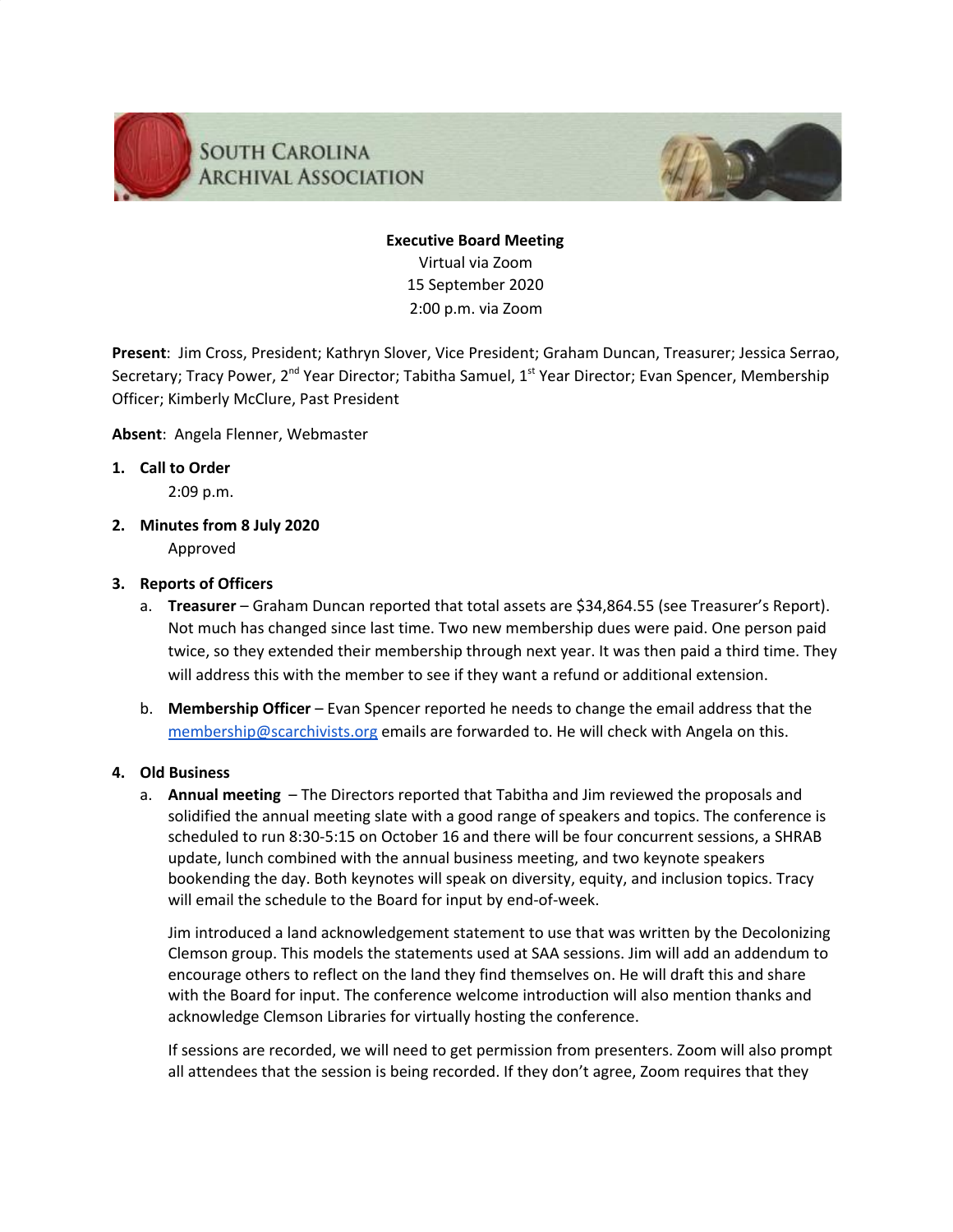leave the meeting. Should add this disclaimer to the program as well and state which sessions will be recorded. The Board agreed to record sessions if presenters agree.

The Board decided to generate a separate Zoom link for each session for consistency and to facilitate the possible recording of sessions. Jim and Jessica will coordinate creating these on the Clemson Zoom account. Jim, Jessica, Tracy, and Tabitha will serve as Zoom hosts and ensure that two of them, or another Board member, are in each session. They will coordinate who will attend each session via email. Jim recommended Zoom settings to use: Cannot Join Before Host; Everyone Can Share Screens; Mute Participant's Audio and Video on Entry; No Private Chats.

The Board will provide longer introductions for the two keynote speakers. For the session presenters, the room host/moderator will introduce the session title, presenters' names and institutional affiliations, but do not require detailed biographies. The Board agreed to request that presenters send a copy of their slides ahead of time as a backup if there are technical issues.

At the beginning of each session, the host/moderator will display a slide with information and rules. These include: the ability for attendees to go in and out of any session whenever they want, with the exception of the business meeting; recording disclaimer; how to submit questions (only in chat for sessions, verbal communication is okay in the business meeting) and that we will cover as many as possible during the Q&A period. If anyone has additional information to add to the slide, send them to Jim.

The **business meeting Zoom link** will be emailed only to voting members who register. Evan, Tabitha, and Tracy will coordinate this. This may require two email templates for attendees one for members (all the links including business meeting) and one for non-members (all the links except the business meeting).

**Officer reports** - The Board will use a folder on Google Drive for officer [reports](https://drive.google.com/drive/folders/1R-o_3sxEZfUsgr8vDddAfw9B8k0WRlDn?usp=sharing) and other business meeting documents so attendees can see them before the meeting. Directors should plan to report on the number of people registered for the meeting. The Treasurer should also provide a short report. Not all Board members need to report. The order of the business meeting will be, thanks, reports, elections (report of nominating committee), awards, and passing of the torch to the new president with a chance for them to make a few short remarks. The Board agreed to share the registration list with SHRAB to help with their grant.

#### **5. New Business**

a. **Report of the Nominating Committee** – Kimberly McClure reported that Graham Duncan agreed to another term as treasurer, and Michael Fondren, a new archivist at SCDAH, has agreed to run for membership officer. She's had interest from Krista Oldham who Kim would like to see come on as president. The issue of work responsibilities and time constraints may make it hard to get people on the slate. Kim has a list of other people she plans to talk to and recruit for positions, including early career members. She plans to have a full slate by the end of the month.

**Election** - The Nominating Committee chair usually runs this. The Board will provide the biographies of nominees to attendees virtually in [Google](https://drive.google.com/drive/folders/1R-o_3sxEZfUsgr8vDddAfw9B8k0WRlDn?usp=sharing) Drive. During the business meeting, the chair will introduce the nominees at the beginning and open up the floor for additional nominees to be entered via Zoom chat. To provide additional time for attendees to respond, the meeting will then move on to other reports. Near the end of the meeting, the chair will conduct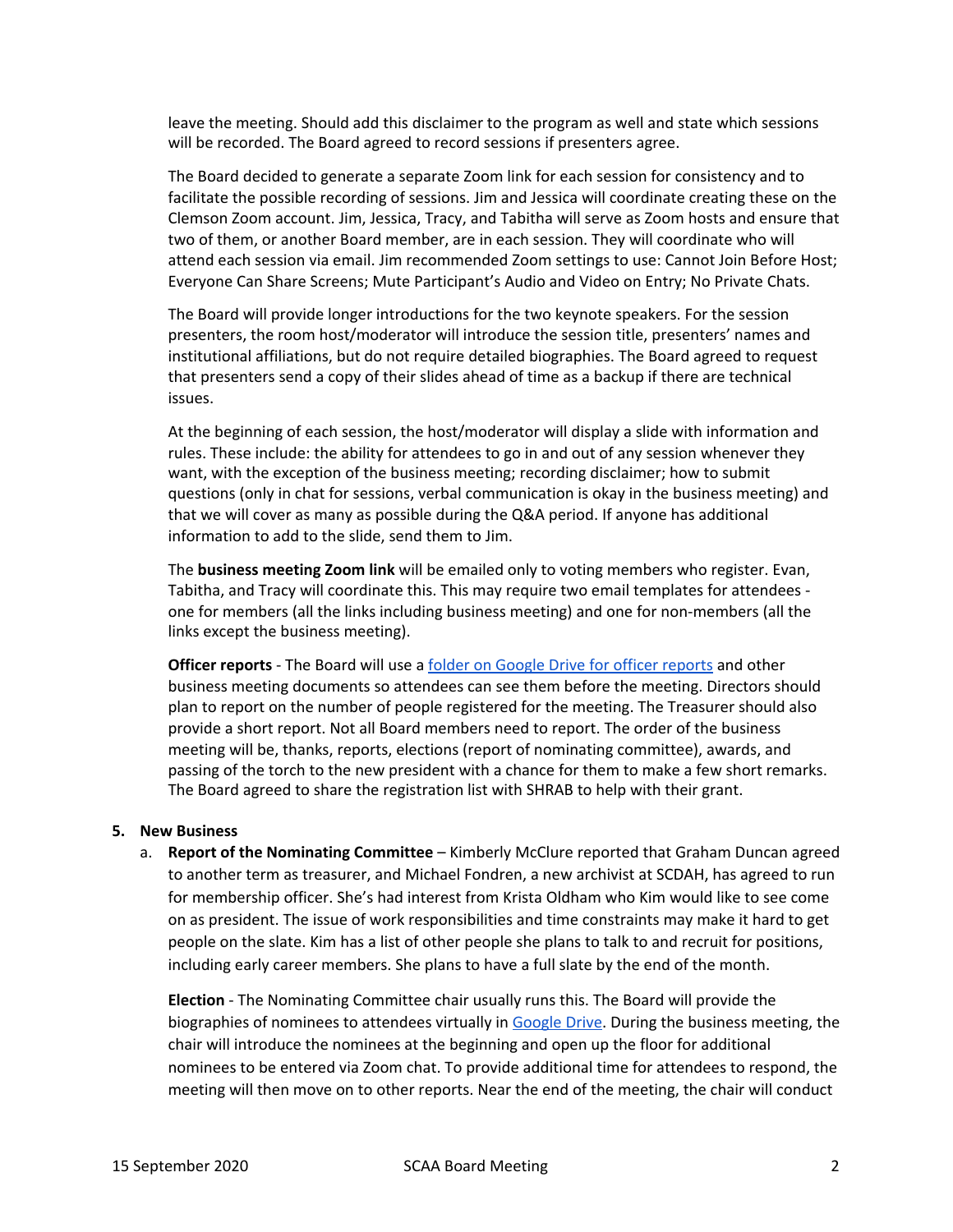a last call for nominees, ask to approve the slate, and then take a vote. If there is an uncontested slate, we can vote by acclamation and use the thumbs up feature in the participants list to vote. If a position is contested, an individual election will need to occur using the Zoom [polling](https://support.zoom.us/hc/en-us/articles/213756303-Polling-for-meetings) option. Polls can be created ahead of time and then edited during the meeting to include nominees from the floor.

**Award nominations** - The Awards Committee received one nomination for the friends of the archives award. The Committee unanimously approved. They will announce it at the board meeting, then contact the winner to have the trophy shop mail it to them at their preferred address. Kathryn will work with Graham to coordinate payment for the trophy. Kathryn will also work with the nominator to inform them that their nominee was accepted and see if they have suggestions for how to invite them without giving up the element of surprise. The recipient will need to be invited to the business meeting because they are not an SCAA member.

**Administrative handbook** - Kathryn pointed out that many of the current Board members are leaving their positions in October at the annual meeting. She suggested these members fill out the [handbook](https://docs.google.com/document/d/1GqIwXeciwWdVpDZyyTR2nfHuvIpxtTQbAkWSI4hm2sI/edit?usp=sharing) as best they can before this. Jim will pass this project on to the new president to make them aware this is something the Board wants to keep working.

# **6. Date for next meeting**

October 16 annual meeting.

### **7. Action items**

All Board members

- Review master schedule and indicate approval or submit questions by the end of the week.
- Send Jim any additional suggestions for the intro/rules slide to be displayed before each session.
- Outgoing board members, fill out the handbook as best you can before the annual meeting.

Jim Cross

- Finalize land acknowledgement statement and share with the Board for input.
- Inform the new president that the Board wishes to continue work on the Administrative Handbook.

# Kathryn Slover

- Work with Graham to coordinate payment for the awards trophy.
- Inform award nominator that their nominee was accepted and work with them to invite the recipient to the business meeting.

Tracy Power and Tabitha Samuel

- Tracy will email the conference master schedule to the Board for input.
- Coordinate with Jim and Jessica via email on who will attend/host which concurrent sessions.
- Get permission from presenters to record Zoom sessions. Add this disclaimer to the program for attendees and state which sessions will be recorded.
- Request a copy of slides from presenters ahead of time.
- Coordinate with Evan on emailing the business meeting Zoom link only to voting members.
- Create and add Director's Report for the business meeting to [Google](https://drive.google.com/drive/folders/1R-o_3sxEZfUsgr8vDddAfw9B8k0WRlDn?usp=sharing) Drive.
- Compile a list of annual attendees at events to share with SHRAB and to identify what organizations participate and where gaps in participation exist.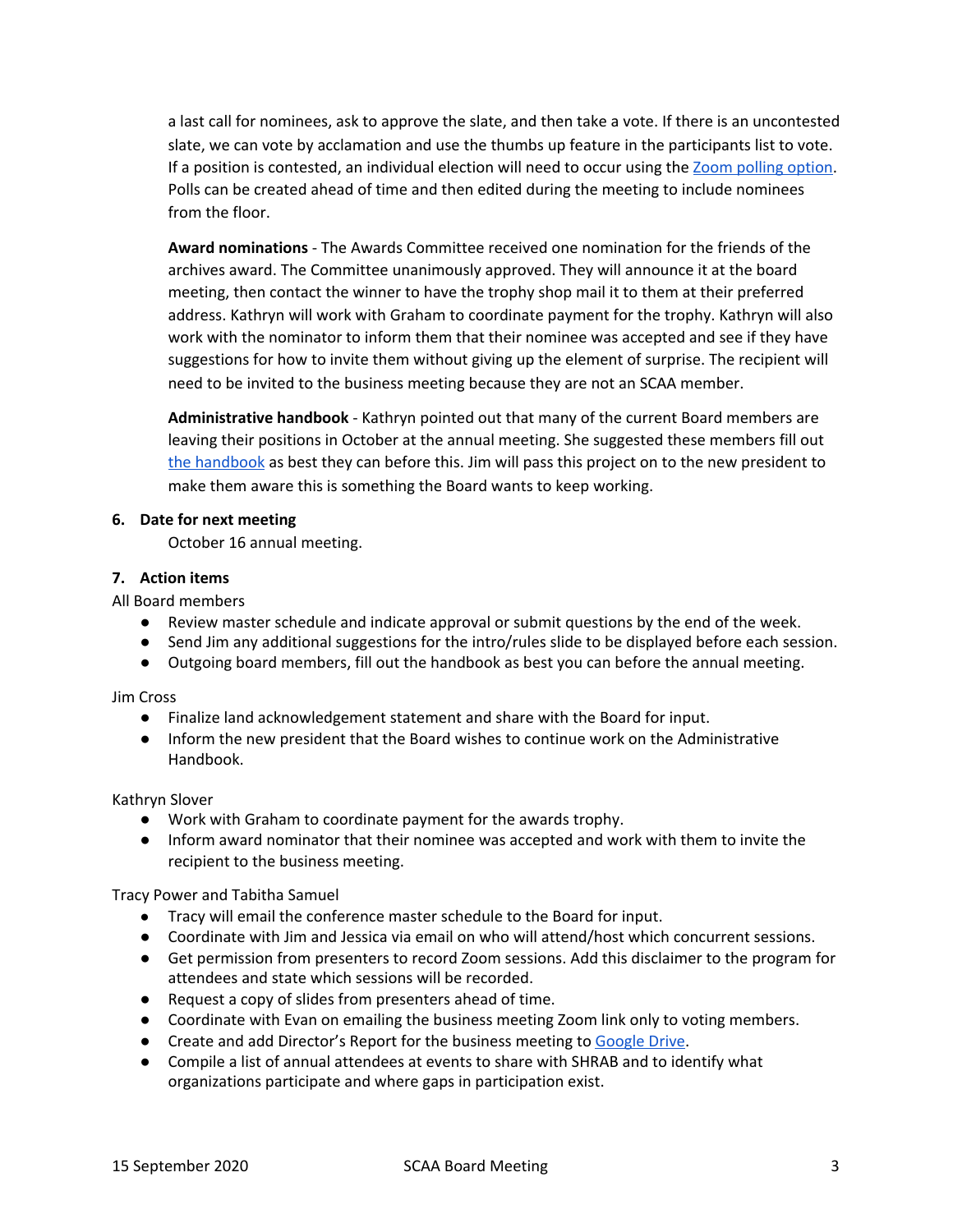Graham Duncan

- Create and add Treasurer's Report for the business meeting to [Google](https://drive.google.com/drive/folders/1R-o_3sxEZfUsgr8vDddAfw9B8k0WRlDn?usp=sharing) Drive.
- Work with Kathryn to coordinate payment for the awards trophy.

Evan Spencer

- Check with Angela on forwarding [membership@scarchivists.org](mailto:membership@scarchivists.org) emails.
- Coordinate with Tracy and Tabitha on emailing the business meeting Zoom link only to voting members who register.
- Create and add Membership Officer report for the business meeting to [Google](https://drive.google.com/drive/folders/1R-o_3sxEZfUsgr8vDddAfw9B8k0WRlDn?usp=sharing) Drive.

# **8. Adjourn**

3:39 p.m.

-Respectfully submitted by Jessica Serrao, Secretary